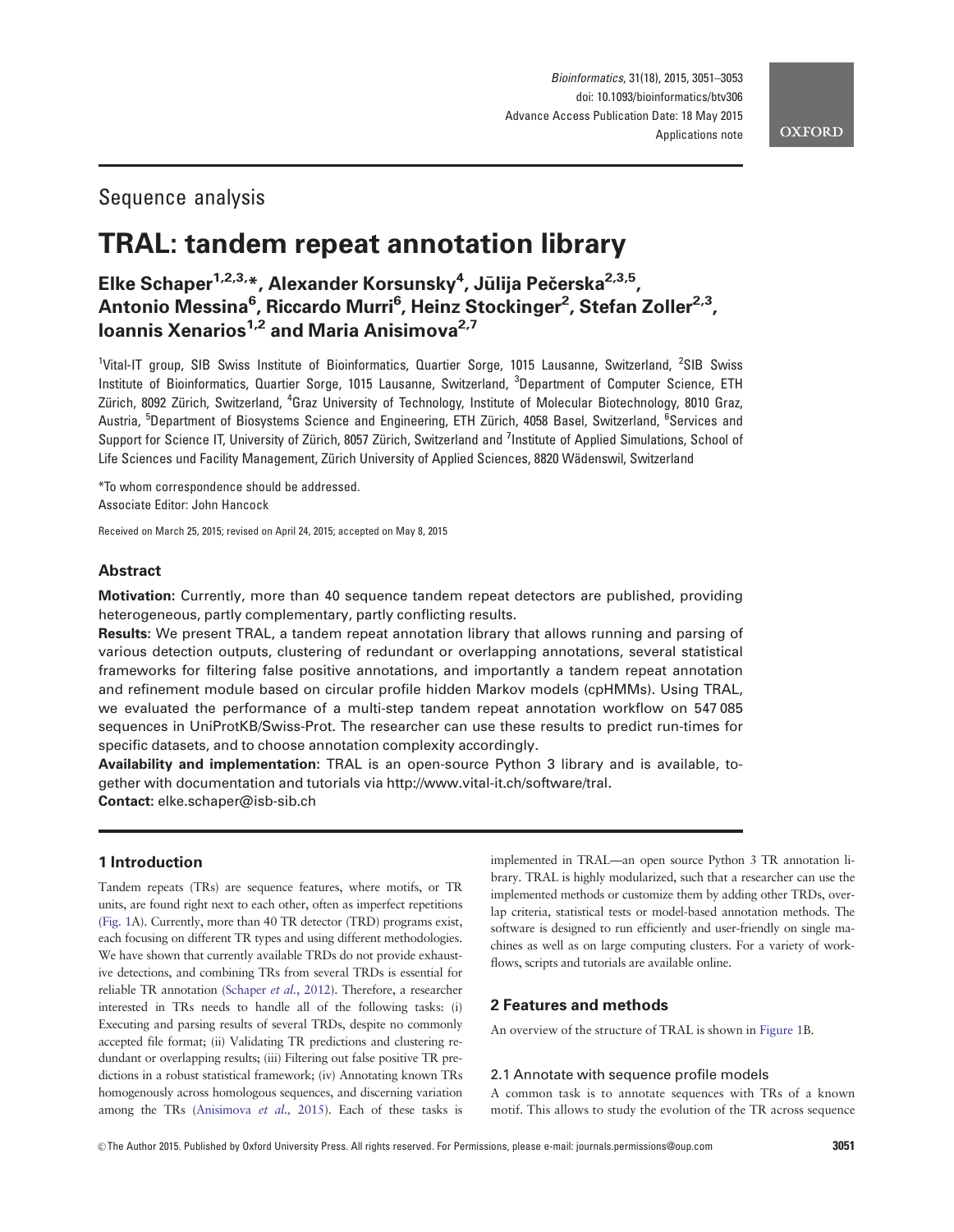<span id="page-1-0"></span>

Fig. 1. (A) A sequence with two TRs: a poly-Q track (green), and a short TR (blue). (B) Illustration of TRAL structure together with the four most important data classes: a sequence can contain TR lists; a TR list can contain TRs; a TR can contain a cpHMM. For different use cases, different workflows can be build using these classes. For each class, input/output methods for a variety of formats are available. External software is described in the online documentation

homologues, or to check whether a common motif occurs in tandem within a sequence.

TRAL implements a circular profile hidden Markov model (cpHMM), adapting popular sequence profile models, e.g. from HMMER ([Eddy, 1998](#page-2-0); Finn et al.[, 2011](#page-2-0)) to TRs [\(Bucher](#page-2-0) et al., 1996; [Schaper and Anisimova, 2015](#page-2-0); [Schaper](#page-2-0) et al., 2014; [Uricaru](#page-2-0) et al., [2007](#page-2-0)). Accurate TR annotation in the maximum likelihood framework is realized with the Viterbi algorithm, such that homologous TRs are homogenously annotated. As all TR annotations are described by the same profile model, they are comparable in terms of their characteristics (TR unit number, length, indels), enabling evolutionary studies ([Schaper](#page-2-0) et al., 2014). cpHMMs can be created from single sequences, TRs or sequence profile models from databases.

### 2.2 Annotate with *de novo* tandem repeat detectors

For de novo annotations, we implemented a scaffold for executing and parsing external TRD software. Six current TRDs are currently integrated:

HHrepID (Biegert and Söding, 2008), Phobos ([www.ruhr-uni](http://www.ruhr-uni-bochum.de/ecoevo/cm/cm_phobos.htm)[bochum.de/ecoevo/cm/cm\\_phobos.htm\)](http://www.ruhr-uni-bochum.de/ecoevo/cm/cm_phobos.htm), TRED (Sokol et al.[, 2007](#page-2-0)), T-REKS ([Jorda and Kajava, 2009](#page-2-0)), TRF [\(Benson, 1999\)](#page-2-0), TRUST ([Szklarczyk and Heringa, 2004\)](#page-2-0) and XSTREAM [\(Newman and](#page-2-0) [Cooper, 2007\)](#page-2-0). Further TRDs can easily be added to the framework. As we noted that some TRDs sometimes propose TRs that are not part of the input sequence, an automatic sanity check discards these.

Importantly, profile HMMs can be used to refine de novo TR annotations. For example, a TRD may correctly identify a TR, but not capture all its TR units or the correct TR unit boundaries. The refinement can then be achieved by re-annotating with cpHMMs.

#### 2.3 Identify and filter overlapping annotations

Different TRDs often predict overlapping TRs, and congruent pre-dictions are very rare ([Schaper](#page-2-0) et al., 2012). The user may be interested in discarding redundant TRs. However, not all overlapping predictions describe a TR redundantly [\(Anisimova](#page-2-0) et al.[, 2015](#page-2-0)). We included a flexible system to establish overlap and clustering of TRs in TRAL. Two definitions of overlap for a pair of TRs are currently implemented: (i) having at least some characters in common and (ii) having a common ancestry of at least one pair of characters in alignments of multiple TR units for both TRs. In the next step, the clustered TR annotations can be filtered to contain only the best TR representative from a cluster according to user-defined criteria.

#### 2.4 Test and filter for statistical significance

Distinguishing true from false positive TR annotations is another important task, which requires evaluating the statistical significance

|  |  |  |  | <b>Table 1.</b> Performance evaluation of TR annotation |
|--|--|--|--|---------------------------------------------------------|
|--|--|--|--|---------------------------------------------------------|

| Task                                            |                                          | Runtime (s)                                         | Memory (MB)                                         |
|-------------------------------------------------|------------------------------------------|-----------------------------------------------------|-----------------------------------------------------|
| Annotate with<br>cpHMMs                         |                                          | $0.3 \pm 0.5$                                       | $1.0 \pm 0.9$                                       |
| Annotate with<br>de novo TRDs                   | <b>HHrepID</b>                           |                                                     | $0.5 \pm 0.2$                                       |
|                                                 | <b>T-REKS</b><br>TRUST<br><b>XSTREAM</b> | $0.90 \pm 0.37$<br>$1.9 \pm 2.5$<br>$0.24 \pm 0.08$ | $0.11 \pm 0.06$<br>$1.1 \pm 2.1$<br>$0.07 \pm 0.01$ |
| Refine de novo<br>TRs with cpHMMs               |                                          | $1.1 \pm 1.3$                                       | $0.3 \pm 0.4$                                       |
| Identify and filter<br>overlapping TRs          |                                          | $0.00 \pm 0.00$                                     | $0.05 \pm 0.02$                                     |
| Test and filter for<br>statistical significance |                                          | $0.36 \pm 0.23$                                     | $0.22 \pm 0.02$                                     |

TR annotation requirements per sequence on UniProtKB/Swiss-Prot (v11/ 2014; 547 085 sequences, 1000 sequence per evaluated batch) on standard Intel Xeon hardware, e.g. E5 family. Total computation time including overheads was  ${\sim}50$  days.

of a TR annotation. Several ad hoc and model-based statistics based on the multiple alignment of TR units have been proposed for this purpose [\(Schaper](#page-2-0) et al., 2012). TRAL implements these statistics, as well as their null-distributions for random TRs, such that the statistical significance of each TR (P-value) can be calculated.

#### 2.5 Retrieve tandem repeat characteristics

For each putative TR, TRAL provides access to characteristics such as TR unit alignments, TR unit length, number, divergence and indel distribution. The TR unit alignment can be optimized with attached external multiple sequence alignment software. Finally, TRAL can be used to build cpHMMs from each TR for annotation of homologous TRs on other sequences, or for iterative optimization of the TR annotation (see Section 2.1).

# 3 Performance evaluation

We evaluated the performance (runtime and memory requirements) of different TR annotation tasks with TRAL for 547 085 sequences in UniProtKB/Swiss-Prot (Table 1). TRs were annotated with four TRDs and with cpHMMs based on PFAM models ([Punta](#page-2-0) et al., [2011\)](#page-2-0), and filtered for statistical significance and overlap. On average, such annotation required  $\sim 8$  s per protein sequence, mostly depending on the number and type of de novo TRDs used. For large annotation projects requiring parallelization, TRAL includes an annotation workflow, which can be run with GC3Pie—an open-source